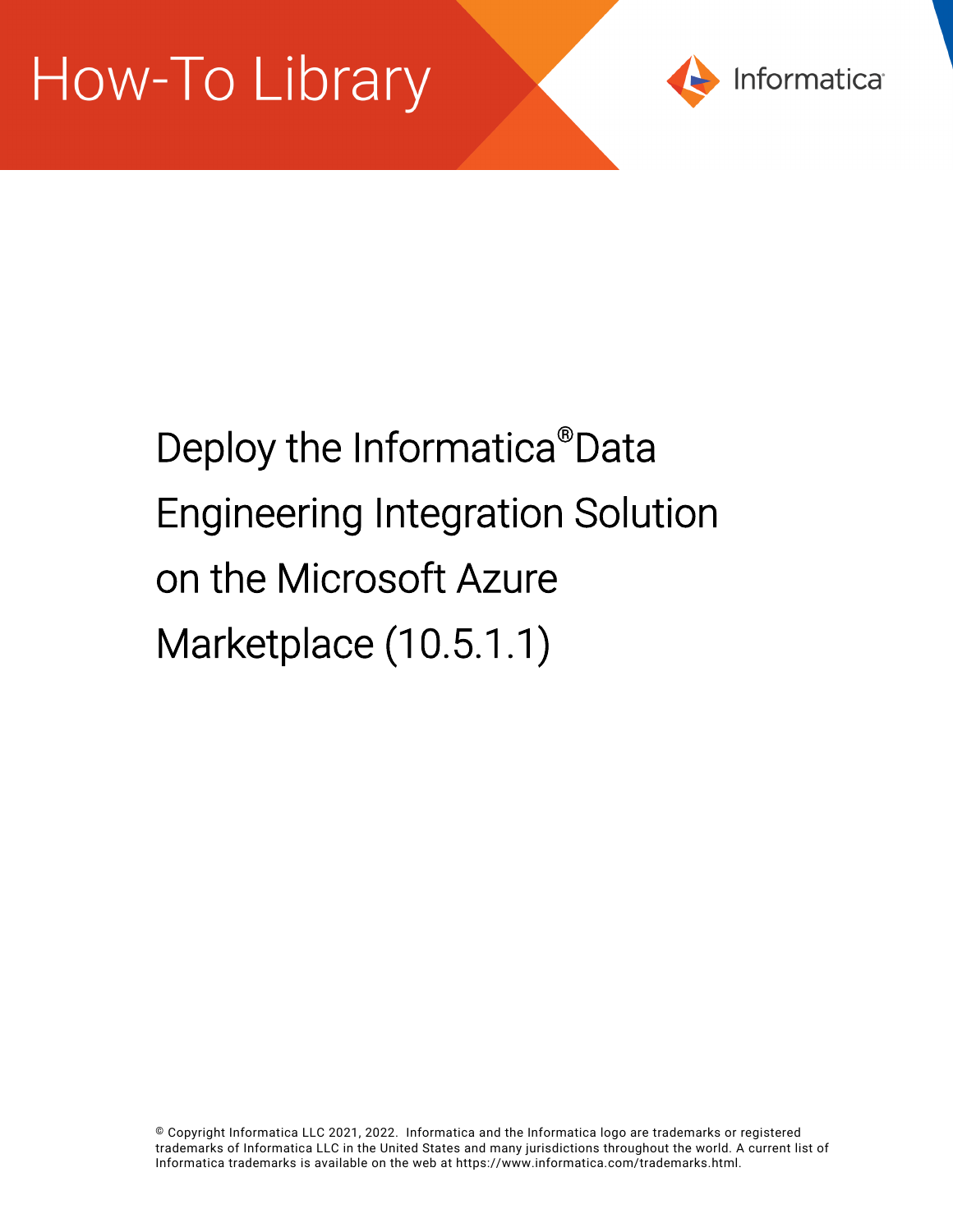# **Abstract**

The automated marketplace solution uses Azure Resource Manager to launch, configure, and run the Azure virtual machine, virtual network, and other services required to deploy a specific workload on Azure. This deployment reference provides step-by-step instructions for deploying Informatica Data Engineering Integration on the Microsoft Azure Marketplace.

# **Supported Versions**

**•** Data Engineering Integration 10.5.1.1

# **Table of Contents**

### **Overview**

Customers of Microsoft Azure and Informatica can execute a Data Engineering Integration deployment from the Azure marketplace to create an Informatica domain in the Azure and explore Data Engineering Integration functionality.

This deployment reference provides step-by-step instructions for deploying Data Engineering Integration on Microsoft Azure. Automated reference deployments use Azure Resource Manager to launch, configure, and run the Azure virtual machine, virtual network, and other services required to deploy a specific workload on Microsoft Azure.

### *Apache Log4j RCE Vulnerability*

Informatica 10.5.1.1 addresses the Log4j RCE vulnerabilities by removing the JndiLookup class from the vulnerable Log4j libraries.

For information about the vulnerabilities, see Informatica Response to Apache Log4j RCE Zero Day [Vulnerability](https://network.informatica.com/community/informatica-network/blog/2021/12/10/log4j-vulnerability-update).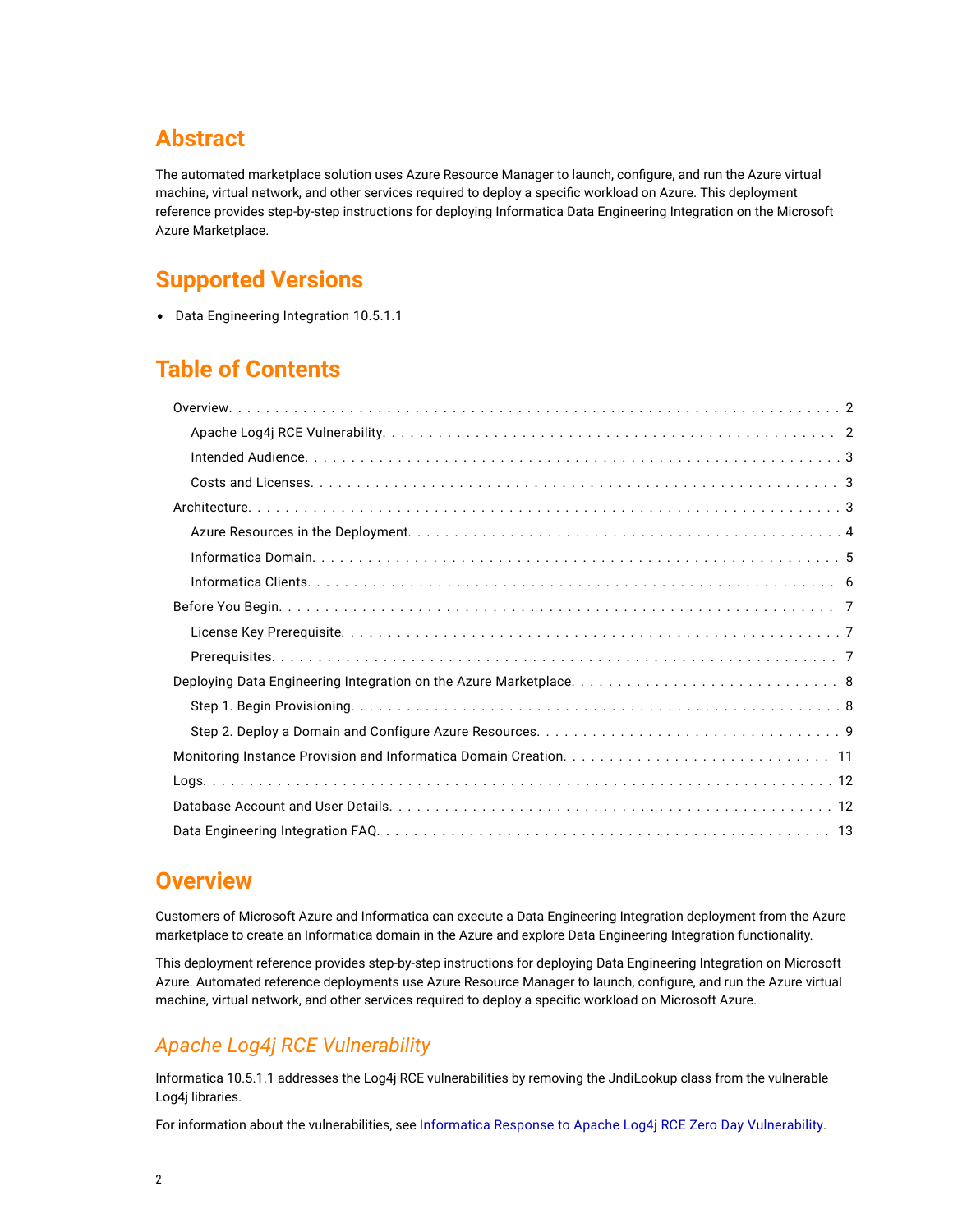### <span id="page-2-0"></span>*Intended Audience*

This guide is for users who are responsible for deploying the marketplace solution of Data Engineering Integration 10.5.1.1 on Microsoft Azure.

As a user with administrator privileges to deploy applications on Microsoft Azure, you must be familiar with Azure platform elements such as Azure Resource Manager, Virtual Machine, Virtual Network, Azure Databricks, Azure Functions, Azure Active Directory, Azure database, and Azure Blob storage. See the Microsoft Azure documentation.

To find Data Engineering Integration documentation, see the Informatica [documentation](https://docs.informatica.com/data-engineering/data-engineering-integration/10-5.html) portal.

### *Costs and Licenses*

You are responsible for the cost of the Azure services used while running this deployment. There is no additional cost for using this marketplace deployment.

The Azure resource manager template for this deployment includes configuration parameters that you can customize. Some of these settings, such as instance type, will affect the cost of deployment. See the pricing pages for each Azure service that you plan to use for cost estimates.

This deployment requires a license for Informatica Data Engineering Integration. To sign up for a license, contact your organization's Informatica sales contact or [Informatica](https://www.informatica.com/services-and-training/customer-success-services/contact-us.html) Global Customer Support.

**Note:** You supply the license key value in the Informatica Data Engineering Integration License Key parameter when you configure the deployment.

| <b>Virtual</b><br><b>Machine</b> | <b>Instance Type</b>                                                                                                                                                                                                                                                                                                                            |
|----------------------------------|-------------------------------------------------------------------------------------------------------------------------------------------------------------------------------------------------------------------------------------------------------------------------------------------------------------------------------------------------|
| Database                         | Standard_D3_v2 / Standard_DS4_v2 / Standard_DS11 / Standard_DS11_v2<br>This includes the Microsoft SQL Server 2019 on Windows Server 2019 Datacenter with pay as you go<br>(PAYG) license model. You will be charged based on the running instances.<br>Note: For information about changing the license mode, see the Microsoft documentation. |
| Informatica<br>domain            | Standard_D4_v2 / Standard_DS4_v2 / Standard_DS11 / Standard_DS11_v2.<br>This includes Red Hat Enterprise Linux 7.9 with pay as you go model. You will be charged based on the<br>running model.                                                                                                                                                 |
| <b>Bastion server</b>            | Standard_D2_v2 / Standard_A2_v2 / Standard_DS2_v2 / Standard_B2s / Standard_D4ds_v4 /<br>Standard D8ds v4 / Standard D16s v4 / Standard D32s v4.<br>This includes the Microsoft Windows Server 2019 Datacenter with pay as you go model. You will be<br>charged based on the running instances.                                                 |

The following table lists the instance types that you can choose based on sizing requirements:

# **Architecture**

The Microsoft Azure marketplace solution, when you deploy on a virtual network, creates and connects the following resources in the network:

- **•** Informatica domain server on a virtual machine, with one additional high availability virtual machine.
- **•** Informatica clients on a bastion server.
- **•** Microsoft SQL Server for the repositories in the Informatica domain.
- **•** Databricks cluster or Databricks workspace.

The following image shows the architecture of the Data Engineering Integration on Microsoft Azure: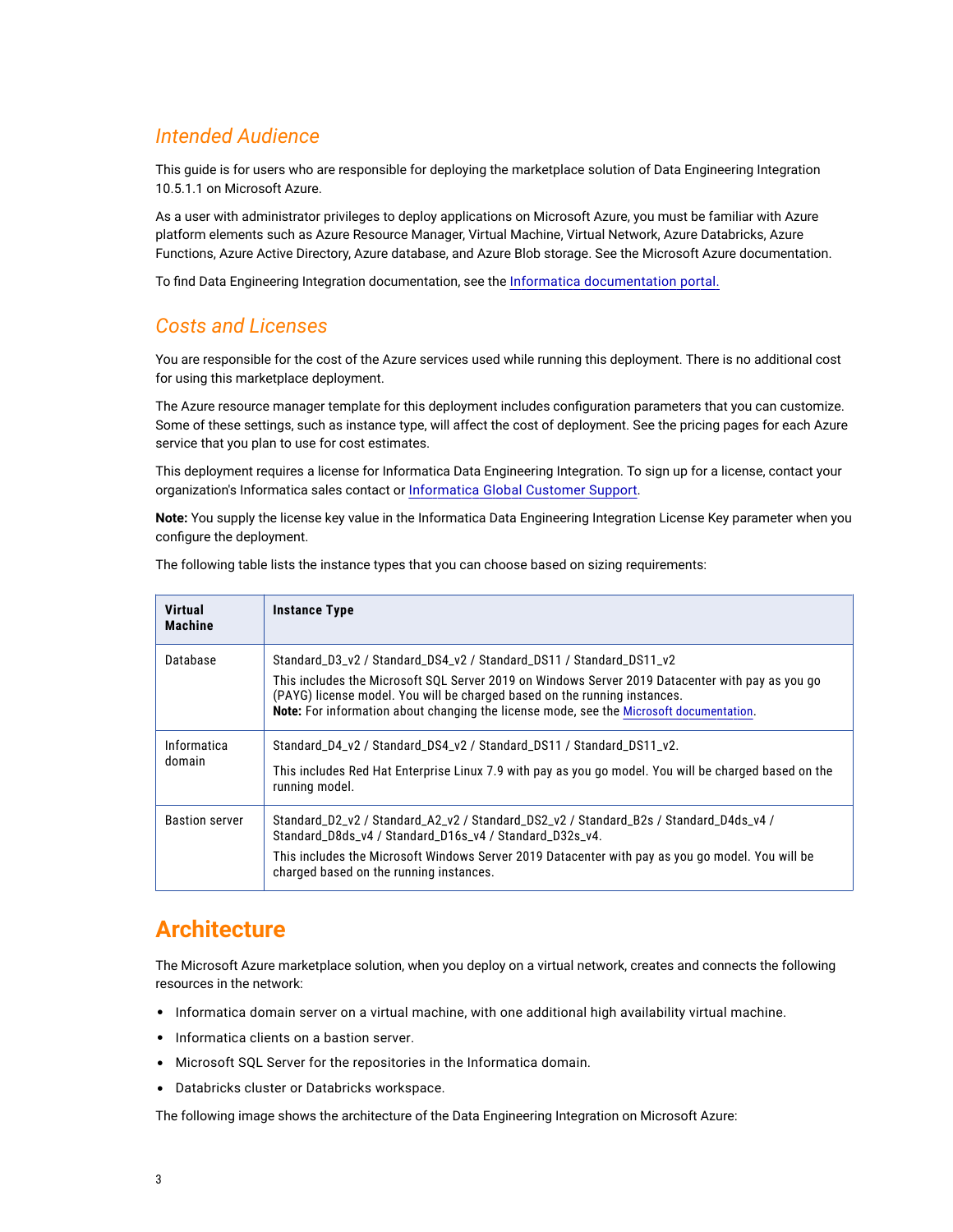<span id="page-3-0"></span>

The numbers in the architecture diagram correspond to items in the following list:

- 1. A resource group on the Azure platform.
- 2. A virtual network that includes a subnet.
- 3. A subnet to contain specific elements of the deployment.
- 4. A network security group that includes the Data Engineering Integration deployment.
- 5. The Informatica services on Azure Virtual Machine.
- 6. Microsoft SQL Server database instance to act as Informatica domain repositories:
	- **•** Domain configuration repository
	- **•** Model repository
- 7. Informatica services for high availability on Azure Virtual Machine.
- 8. Bastion server, if you choose to deploy one.
- 9. CIDR IP address range that you use to access the Informatica services URL and virtual machines.

After the completion of the automated deployment, you can create a mapping that connects to data sources and targets in existing Azure storage. To do this, manually create the necessary connections to Azure resources. Then you can create mappings and run them on the Databricks runtime engine. For more information about creating connections and configuring access to Azure storage resources, see the [Connections](https://docs.informatica.com/data-engineering/shared-content-for-data-engineering/10-5/administrator-guide/connections.html) Reference.

### *Azure Resources in the Deployment*

The deployment process creates or includes the components listed in this section.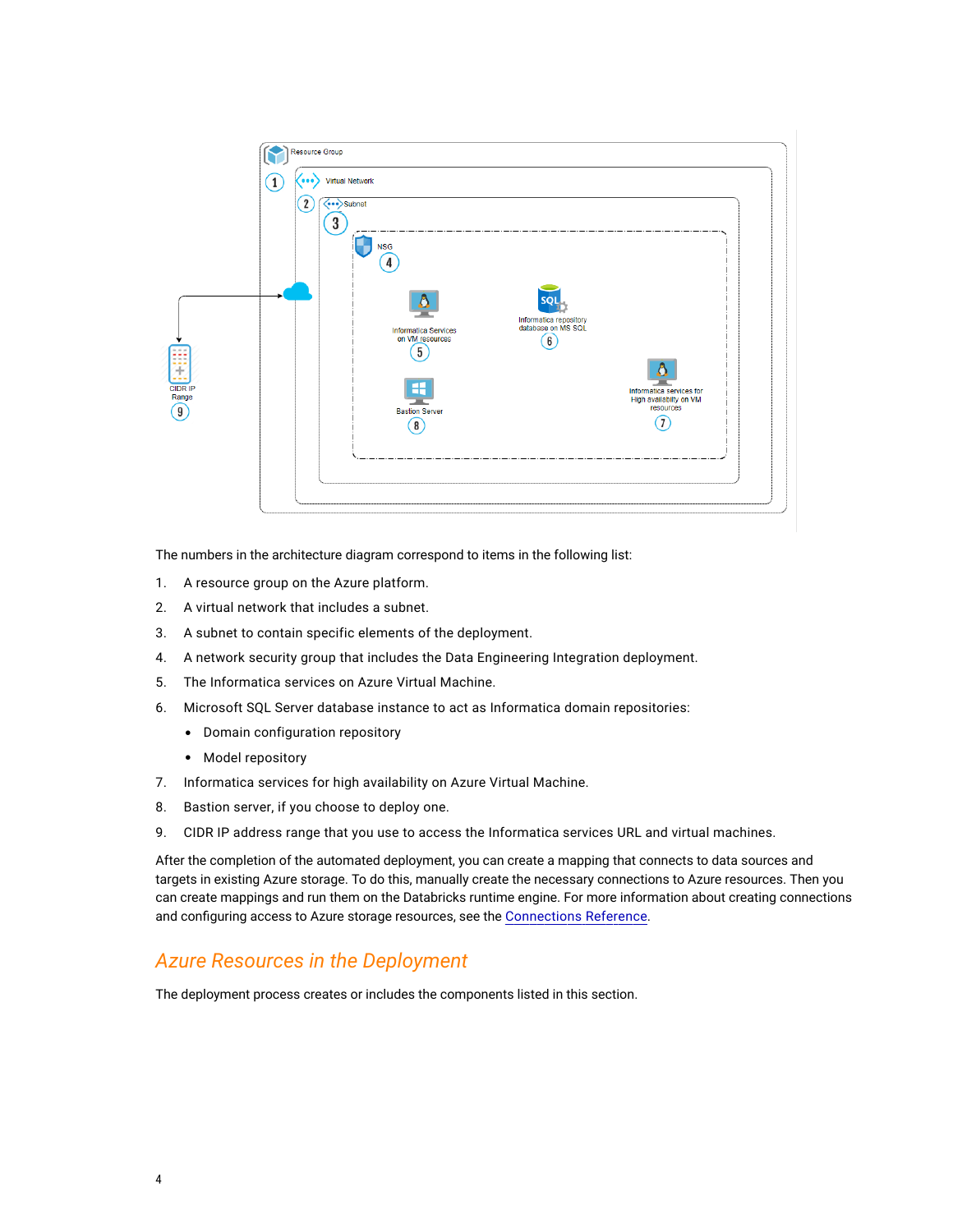### <span id="page-4-0"></span>Components in a Deployment in a New Virtual Network

The following components are created when you deploy the software:

| <b>Component</b>       | <b>Number of Components Created</b>                                                                                   |
|------------------------|-----------------------------------------------------------------------------------------------------------------------|
| Virtual Network        | One virtual network.                                                                                                  |
| Network security group | One network security group.                                                                                           |
| Subnet                 | One subnet.                                                                                                           |
| Microsoft SQL Server   | One Microsoft SQL Server instance on virtual machine.                                                                 |
| Virtual machines       | Three virtual machines:<br>- One for Informatica domain.<br>- One for high availability.<br>- One for bastion server. |

### Components in a Deployment on an Existing Virtual Network

| <b>Component</b>       | <b>Number of Components Created</b>                                                                               |
|------------------------|-------------------------------------------------------------------------------------------------------------------|
| Network security group | One network security group.                                                                                       |
| Microsoft SQL Server   | One Microsoft SQL Server instance on virtual machine.                                                             |
| Virtual machines       | Three virtual machines:<br>One for Informatica domain.<br>One for high availability.<br>- One for bastion server. |

The following components are created when you deploy the software:

### Bastion Server

You can optionally deploy a bastion server as an element in the solution. The bastion server acts as a firewall between the internet and the cloud platform network where the solution deploys. It can also act as a remote server which you can log in to run Informatica clients.

### *Informatica Domain*

The Informatica domain is a server component that hosts application services, such as the Model Repository Service, cluster configuration for an existing configuration, cloud provisioning configuration for an autodeployed configuration, and Data Integration Service. These services, together with domain clients, enable you to create and run mappings and other objects to extract, transform, and write data.

### Application Services

The Informatica domain includes the following application services:

### **Model Repository Service**

Manages the Model repository. The Model repository stores metadata created by Informatica products in a relational database to enable collaboration among the products. Informatica Developer, the Data Integration Service, and the Administrator tool store metadata in the Model repository.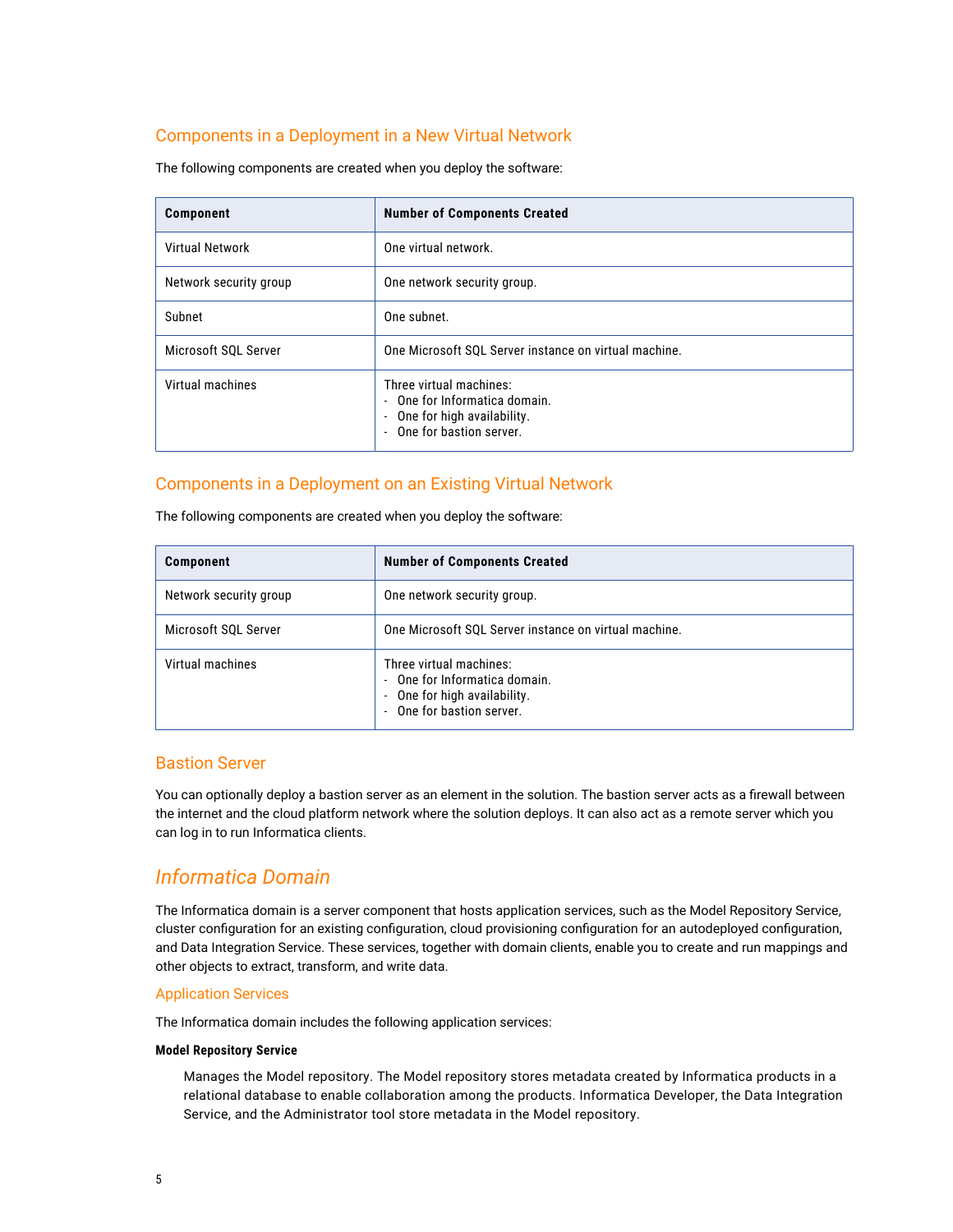#### <span id="page-5-0"></span>**Data Integration Service**

Performs data integration tasks for the Developer tool and for external clients.

#### **Metadata Access Service**

Allows the Developer tool to access cluster connection information to import and preview metadata. The Metadata Access Service contains information about the Service Principal Name (SPN) and keytab information if the Hadoop cluster uses Kerberos authentication.

#### Domain Repositories

Informatica repositories, hosted on Microsoft SQL Server databases, store metadata about domain objects. The Informatica domain includes the following repositories:

#### **Domain configuration repository**

The domain configuration repository stores configuration metadata about the Informatica domain. It also stores user privileges and permissions.

#### **Model repository**

Stores metadata for projects and folders and their contents, including all repository objects such as mappings and workflows. For more information, see the Model [Repository](https://docs.informatica.com/big-data-management/shared-content-for-data-engineering/10-5/application-service-guide/model-repository-service.html) Service documentation.

#### Application Service Databases

The Informatica domain and the application services use a series of databases to store information. You must set up the databases with the database names and user names that the domain and the services expect.

To read a list of the database names and user names that you must apply to the databases, see ["Database](#page-11-0) Account and User [Details"](#page-11-0) on page 12.

### *Informatica Clients*

You can use several different clients with Data Engineering Integration: **Administrator tool**

The Administrator tool enables you to create and administer services, connections, and other domain objects.

#### **Developer tool**

The Developer tool enables you to create and run mappings and other objects that enable you to access, transform, and write data to targets.

### **Command line interface**

The command line interface offers hundreds of commands to assist in administering the Informatica domain, creating and running repository objects, administering security features, and maintaining domain repositories.

### **Bastion server**

You can optionally deploy a bastion server as an element in the solution. The bastion server is a Windows instance installed with the Developer tool and the command line interface clients. The bastion server acts as a firewall for access to the network. It can also act as a remote Windows server that you can log in to run Informatica clients.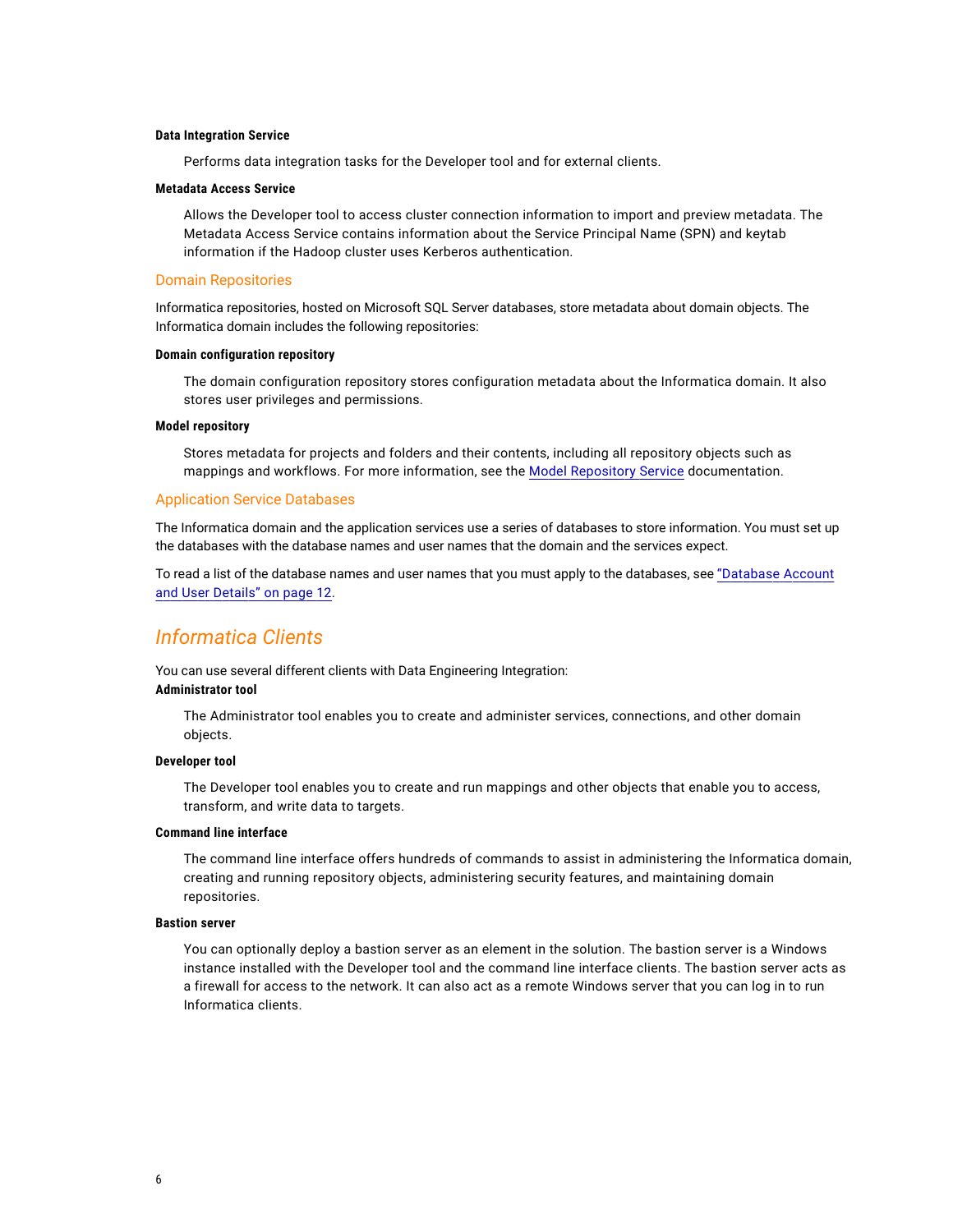# <span id="page-6-0"></span>**Before You Begin**

Before you launch the automated deployment on Microsoft Azure, verify the prerequisites and make the choices described in this section.

### *License Key Prerequisite*

Verify that you have a license to deploy Data Engineering Integration.

You can upload the license key file from your local system to the container in the Microsoft Azure storage account. When you configure the Data Engineering Integration deployment, you then need to add the license key from your Microsoft Azure storage account.

### Microsoft Azure Storage Account

You can use your existing Microsoft Azure storage account or create a new account.

To create a new Microsoft Azure storage account, complete the following the steps:

- 1. Log in to the Microsoft Azure portal.
- 2. Click **Create a resource**.
- 3. Search for the storage account.
- 4. Click **Create** and enter the required parameters.
- 5. Click **Review + create**.
- 6. Navigate to **Storage resource** > **Containers** > **+ Container**.
- 7. Enter a container name.
- 8. Select Private (no anonymous access level) for the public access level.
- 9. Click to open the created container.

### *Prerequisites*

Before you deploy Data Engineering Integration on Microsoft Azure, verify the prerequisites.

- **•** You must have a Microsoft Azure subscription with owner role.
- **•** You must have access and permissions to create the following resources on the Azure platform:
	- Virtual network
	- Network security group
	- Virtual machines
	- Databricks environment:
	- Create a Databricks workspace. To create a workspace, follow the guidelines in the Azure [documentation.](https://docs.microsoft.com/en-us/azure/azure-databricks/quickstart-create-databricks-workspace-portal?toc=/azure/databricks/toc.json&bc=/azure/databricks/breadcrumb/toc.json)
	- Generate a Databricks token ID for authentication, or use an existing token.
- **•** You have a Contributor or higher role.
- **•** You have sufficient number of CPU cores based on the instance types in the region where you plan to deploy the Data Engineering Integration solution.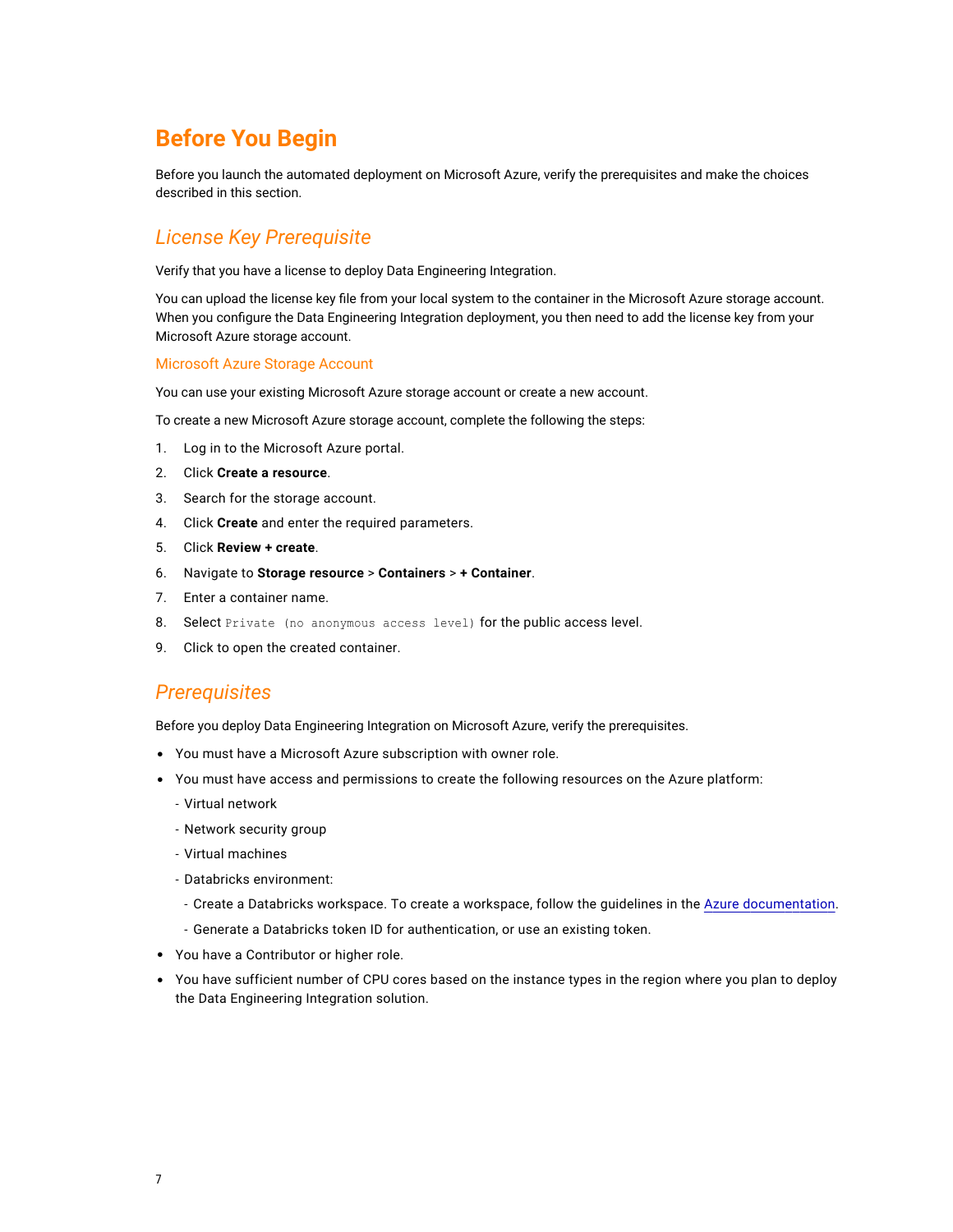<span id="page-7-0"></span>The following table lists supported regions for Data Engineering Integration with Databricks:

| <b>Americas</b>                                                                                                                                                                                                                                                                                                                                                                                                                | <b>Europe</b>                                                                        | <b>Asia and Oceania</b>                                                                                                                                                                                                                                                                                                                                         |
|--------------------------------------------------------------------------------------------------------------------------------------------------------------------------------------------------------------------------------------------------------------------------------------------------------------------------------------------------------------------------------------------------------------------------------|--------------------------------------------------------------------------------------|-----------------------------------------------------------------------------------------------------------------------------------------------------------------------------------------------------------------------------------------------------------------------------------------------------------------------------------------------------------------|
| Brazil South<br>$\blacksquare$<br>Canada central<br>$\blacksquare$<br>Canada East<br>$\overline{\phantom{a}}$<br>Central US<br>$\overline{\phantom{a}}$<br>East US<br>$\overline{\phantom{a}}$<br>East US 2<br>$\overline{\phantom{a}}$<br>North Central US<br>$\overline{\phantom{a}}$<br>South Central US<br>$\blacksquare$<br>West Central US<br>$\blacksquare$<br>West US<br>$\blacksquare$<br>West US 2<br>$\blacksquare$ | - North Europe<br>- UK South<br>- UK West<br>West Europe<br>$\overline{\phantom{a}}$ | - Australia East<br>- Australia Southeast<br>- Australia Central 2<br>Central India<br>$\overline{\phantom{a}}$<br>- East Asia<br>Japan East<br>$\overline{\phantom{a}}$<br>Japan West<br>$\overline{\phantom{a}}$<br>Korea central<br>$\blacksquare$<br>Korea South<br>$\overline{\phantom{a}}$<br>- South India<br>Southeast Asia<br>$\overline{\phantom{a}}$ |

**Note:** Not all Azure resources are supported in all regions. See the Azure documentation to verify that the resources for your solution are supported in your desired region.

In addition to geographical regions, the solution supports government cloud regions. Contact Informatica Global Customer Support to check support for your desired region.

# **Deploying Data Engineering Integration on the Azure Marketplace**

The automated deployment of Data Engineering Integration on the Azure marketplace uses the Azure Resource Manager template to guide your choices and launch the solution deployment.

When you provision the Data Engineering Integration solution on the Azure marketplace, launch the wizard and configure the basic properties. Later, configure the solution.

### *Step 1. Begin Provisioning*

Use the Azure Marketplace website to provision Azure cluster resources including a Data Engineering Integration deployment.

When you implement the Data Engineering Integration solution on Azure marketplace, you launch the wizard, configure basic properties.

- 1. Search for and select the Data Engineering Integration solution.
	- a. Log in to the Azure [marketplace](https://azuremarketplace.microsoft.com) website. Use the search bar to search for Informatica Data Engineering Integration.
	- b. Select **Informatica Data Engineering Integration 10.5.1.1.**

Click **Get it now** to launch the solution wizard.

c. Read the details of the terms of use and click **Continue**.

The wizard redirects the browser window to the Data Engineering Integration 10.5.1.1 solution on the Azure portal.

d. Click **Create**.

A series of panels opens to enable you to configure the solution on the Azure platform.

2. Enter the information in the Basics panel, and click **OK**.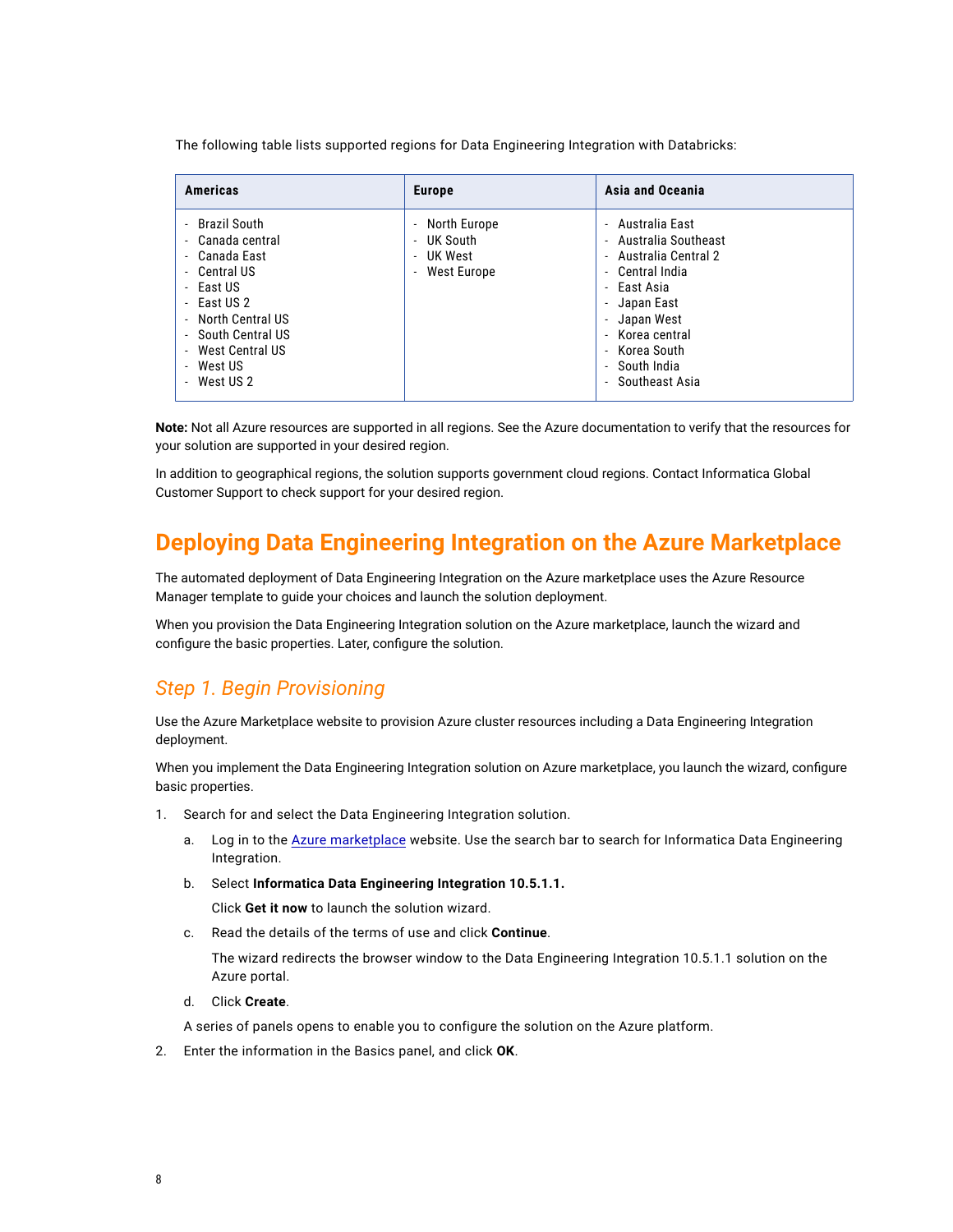# <span id="page-8-0"></span>**Step 2. Deploy a Domain and Configure Azure Resources**

Create an Informatica domain and configure new or existing Azure resources to use with it.

### **Basics**

Enter values for the following parameters:

| <b>Parameter</b> | <b>Description</b>                                                                                                  |
|------------------|---------------------------------------------------------------------------------------------------------------------|
| Subscription     | Required. Azure subscription you use to manage the deployment.                                                      |
| Resource Group   | Required. The Azure resource group containing the Virtual Network where you deploy Data Engineering<br>Integration. |
| Region           | Required. Azure location where you deploy Data Engineering Integration.                                             |

### Informatica Data Engineering Integration

Enter values for the following parameters:

| <b>Parameter</b>                 | <b>Description</b>                                                                                                                            |
|----------------------------------|-----------------------------------------------------------------------------------------------------------------------------------------------|
| Informatica License<br>Key       | Required. Redirects you to the list of storage account under your subscription. Select the<br>container that has the license file for upload. |
| Informatica High<br>Availability | Indicates whether you want to enable high availability for the Data Engineering Integration<br>deployment.                                    |
|                                  | Default is Disabled.                                                                                                                          |
|                                  | For information about high availability for the Informatica domain, see the High Availability<br>documentation.                               |
| Informatica Server               | Required. Indicates the virtual machine size of the Informatica server.                                                                       |
| Database Server                  | Required. Indicates the virtual machine size of the database server.                                                                          |
| Password                         | Indicates the password for SSH, RDP, database, and database users.                                                                            |
| Confirm Password                 | Confirms the password that you entered.                                                                                                       |

### Bastion Server

Enter values for the following parameters:

| <b>Parameter</b>             | <b>Description</b>                                                                                                |
|------------------------------|-------------------------------------------------------------------------------------------------------------------|
| <b>Deploy Bastion Server</b> | Deploys a bastion server to access other resources in the virtual network.<br>Default is No.                      |
| Bastion server size          | Virtual machine size. Applicable only when you choose to deploy the bastion server.<br>Default is Standard_D2_v2. |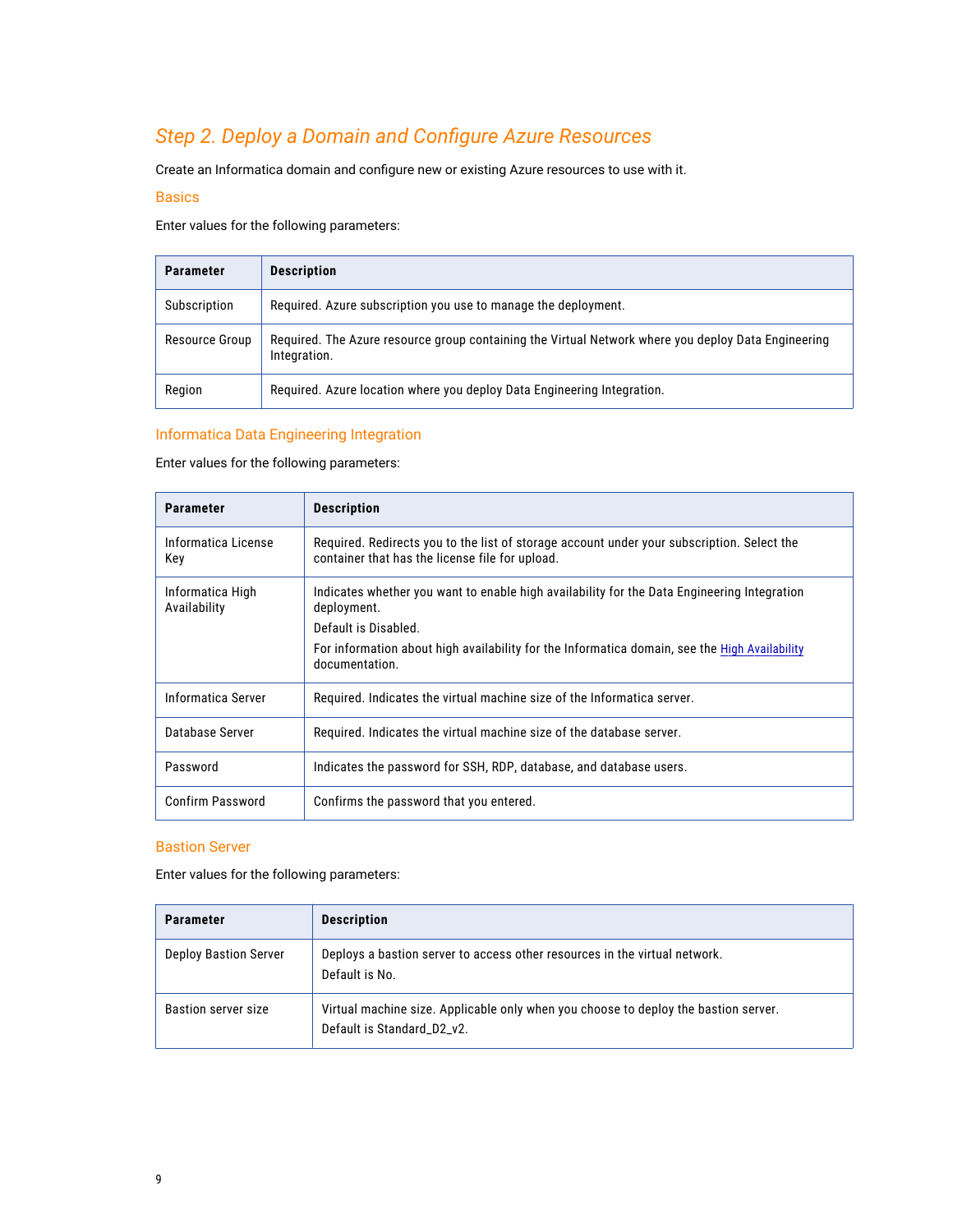### Databricks Configuration

Enter values for the following parameters:

| <b>Parameter</b> | <b>Description</b>                                                                                                                                             |
|------------------|----------------------------------------------------------------------------------------------------------------------------------------------------------------|
| Options          | Choose how to integrate the solution. Choose from the following options:<br>- Existing<br>- Autodeploy<br>Skip<br>$\overline{\phantom{a}}$<br>Default is Skip. |

Depending on your choice of an existing or autodeployed Databricks cluster, enter values for an existing or autodeploy configuration.

### **Existing Configuration**

To use an existing Databricks configuration, enter values for the following parameters:

| Parameter  | <b>Description</b>                                                                              |
|------------|-------------------------------------------------------------------------------------------------|
| Cluster ID | Required. Cluster ID of the existing Databricks cluster.                                        |
| Token ID   | Required. Databricks token ID. Required for authentication.                                     |
| Domain URL | Required. URL for Databricks workspace access.<br><b>Note:</b> Use domain URL without https://. |

### Autodeploy Configuration

You can use a cluster workflow to create an ephemeral cluster to run jobs. An ephemeral cluster is also called an autodeployed cluster. For more information about cluster workflows, see the Informatica [documentation](https://docs.informatica.com/big-data-management/data-engineering-integration/10-5/user-guide/cluster-workflows.html). To use an autodeployed Databricks cluster, enter values for the following parameters:

| Parameter  | <b>Description</b>                                                                              |
|------------|-------------------------------------------------------------------------------------------------|
| Token ID   | Required. Databricks token ID. Required for authentication.                                     |
| Domain URL | Required. URL for Databricks workspace access.<br><b>Note:</b> Use domain URL without https://. |

### Network Configuration

Enter values for the following parameters:

| <b>Parameter</b>         | <b>Description</b>                                                                                                                               |
|--------------------------|--------------------------------------------------------------------------------------------------------------------------------------------------|
| CIDR IP Address<br>Range | Required. The CIDR public IP range of clients that are permitted to access the Informatica Data<br>Engineering Integration. Format is x.x.x.x/x. |
| Assign Public IP         | Assigns a public IP address to the network interface that is attached to the virtual machine.<br>Default is Yes.                                 |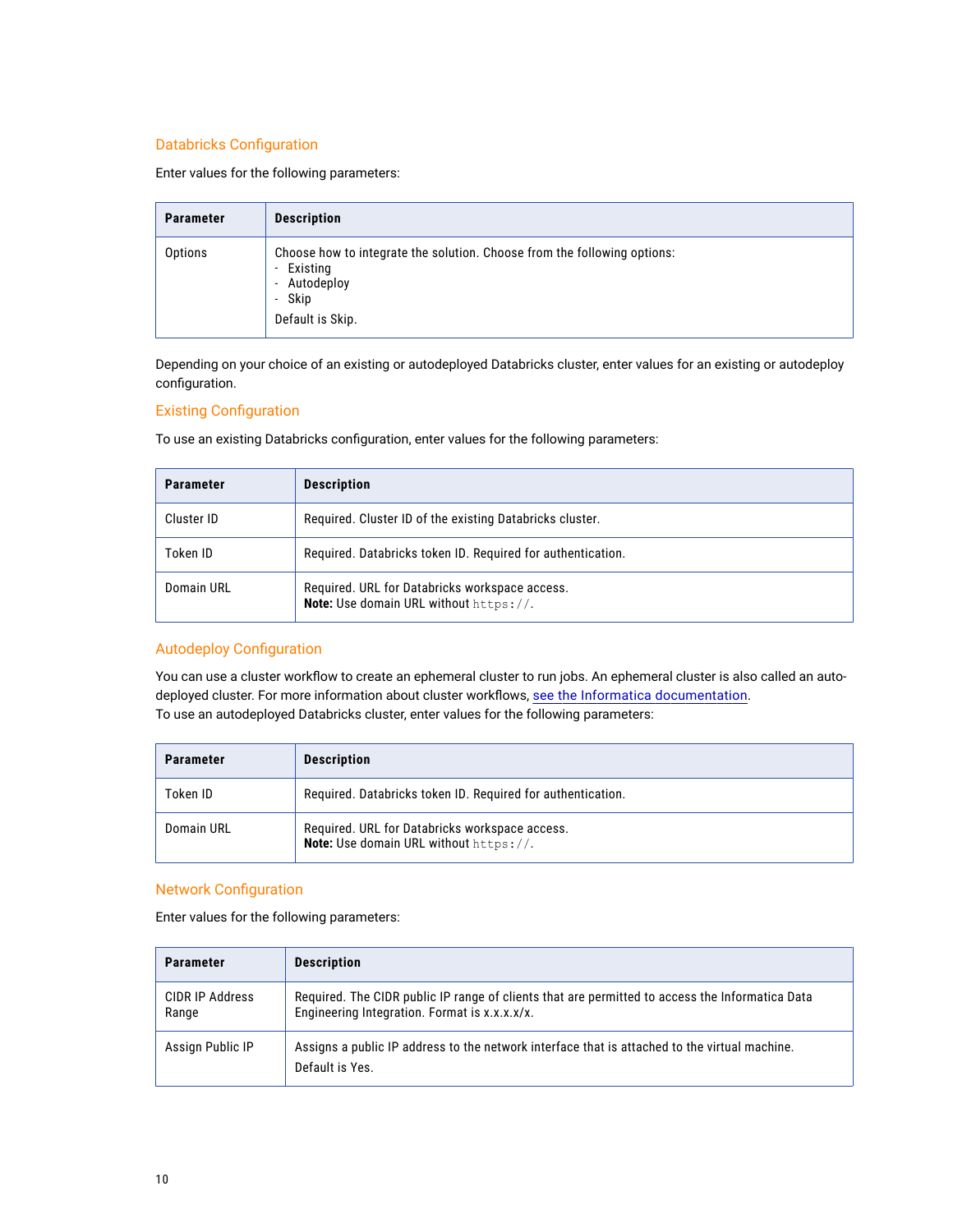<span id="page-10-0"></span>

| <b>Parameter</b> | <b>Description</b>                                                                                                                                                                                                                                                                                |
|------------------|---------------------------------------------------------------------------------------------------------------------------------------------------------------------------------------------------------------------------------------------------------------------------------------------------|
| Virtual Network  | Required. The identifier for the Azure virtual network where you want to deploy Data Engineering<br>Integration.<br>Note: The deployment supports new and existing virtual networks. The Azure location must be same<br>for the virtual network resource group and the deployment resource group. |
| Subnet           | Required. The identifier for the subnet within the virtual network where Data Engineering Integration<br>is deployed.                                                                                                                                                                             |

After you configure the parameters, verify the choices in **Review + create**, read the terms of use, and click **Create**.

When you click **Create,** Azure deploys the Data Engineering Integration and creates resources in the environment that you configured

# **Monitoring Instance Provision and Informatica Domain Creation**

You can use cloud platform dashboards, logs, or other artifacts to see whether cluster creation succeeded and how to locate and identify the Informatica domain on the cloud platform.

### During Deployment

After you finish configuring the solution and start the deployment process, the Azure dashboard indicates deployment status in the top right corner.

To view the detailed status of the deployment job, including resources, click **Deployment in progress...**

#### When Deployment is Complete

The automated deployment includes the following resources:

- **•** Virtual network
- **•** Network security group
- **•** Microsoft SQL Server database
- **•** Informatica domain

Perform the following steps to use your Azure dashboard to verify the status of resource deployment:

1. Use the dashboard search bar to search for the resource group that contains the Data Engineering Integration deployment.

The dashboard displays the **Overview** view of the resource group, with resource deployment status as a clickable link in the upper right corner.

- 2. Click the resource deployment status link. When you click the deployment status link, a detail window opens listing the failed and successful deployments.
- 3. Click **Error details** for information about failed resource deployments.
- 4. Click **Overview** to see a list of the resources in a resource group.
- 5. You can click column headings in the display to sort by name, type, or location of the resource.

When the deployment is complete, you can open the Informatica Administrator tool in a browser. The Administrator tool URL has the following format:

*https://<Public IP address\_or\_DNS name\_or\_Private IP address>:8443*

#### *User name: infauser*

You can read the values from the properties of the Informatica services virtual machine in your resource group.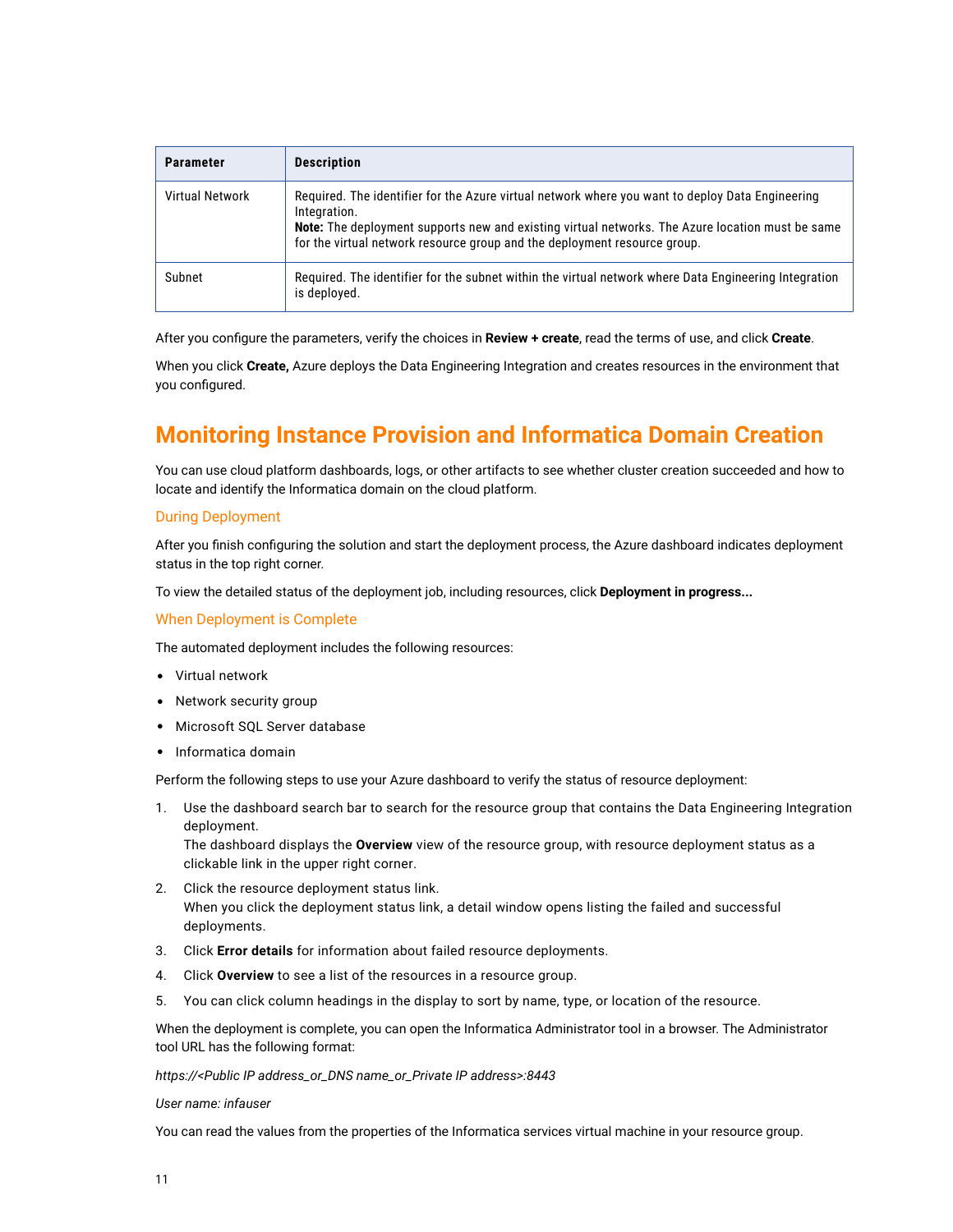# <span id="page-11-0"></span>**Logs**

After the completion of the Data Engineering Integration deployment, consult logs to see the success or failure of solution element creation.

You can access the following logs on the virtual machine that hosts the Informatica domain:

#### **Azure extension operation logs**

Records the installation of Azure resources and services.

You can find the file in the following location:

```
/var/log/azure/custom-script/handler.log
```
**Note:** The directory path /var/lib/waagent/custom-script/download/0 contains the stdout and stderr logs. The directory also contains the file convert.sh, which contains the script that was executed to install Azure resources and services.

### **Command execution log**

This log records the following events:

- **•** Creation of Informatica connections, cluster configurations, and services.
- **•** Population of the domain and its repositories.

You can find the file in the following location:

/opt/Oneclicksolution.log

#### **Informatica domain and services configuration log**

At the top of the log file is a summary section that lists automated tasks and their status. You can view the details about each task under the summary section. If any of the tasks failed complete successfully, you can look at the detailed section for the task to troubleshoot the task.

# **Database Account and User Details**

The Informatica domain and the application services use a series of databases to store information. Verify that database names and user account details on each database match the names and details that the databases expect.

The following table describes the database and user account information:

| <b>Database Name</b> | <b>User</b> | <b>Applicable For</b>                                      |  |
|----------------------|-------------|------------------------------------------------------------|--|
| domaindb             | domainuser  | Informatica Domain                                         |  |
| mrsdb                | mrsuser     | <b>Model Repository Service</b>                            |  |
| pwhdb                | pwduser     | Data Integration Service as profiling warehouse connection |  |
| monitordb            | monitoruser | Monitoring Model repository                                |  |
| wfhdb                | wfhuser     | Data Integration Service as workflow connection            |  |